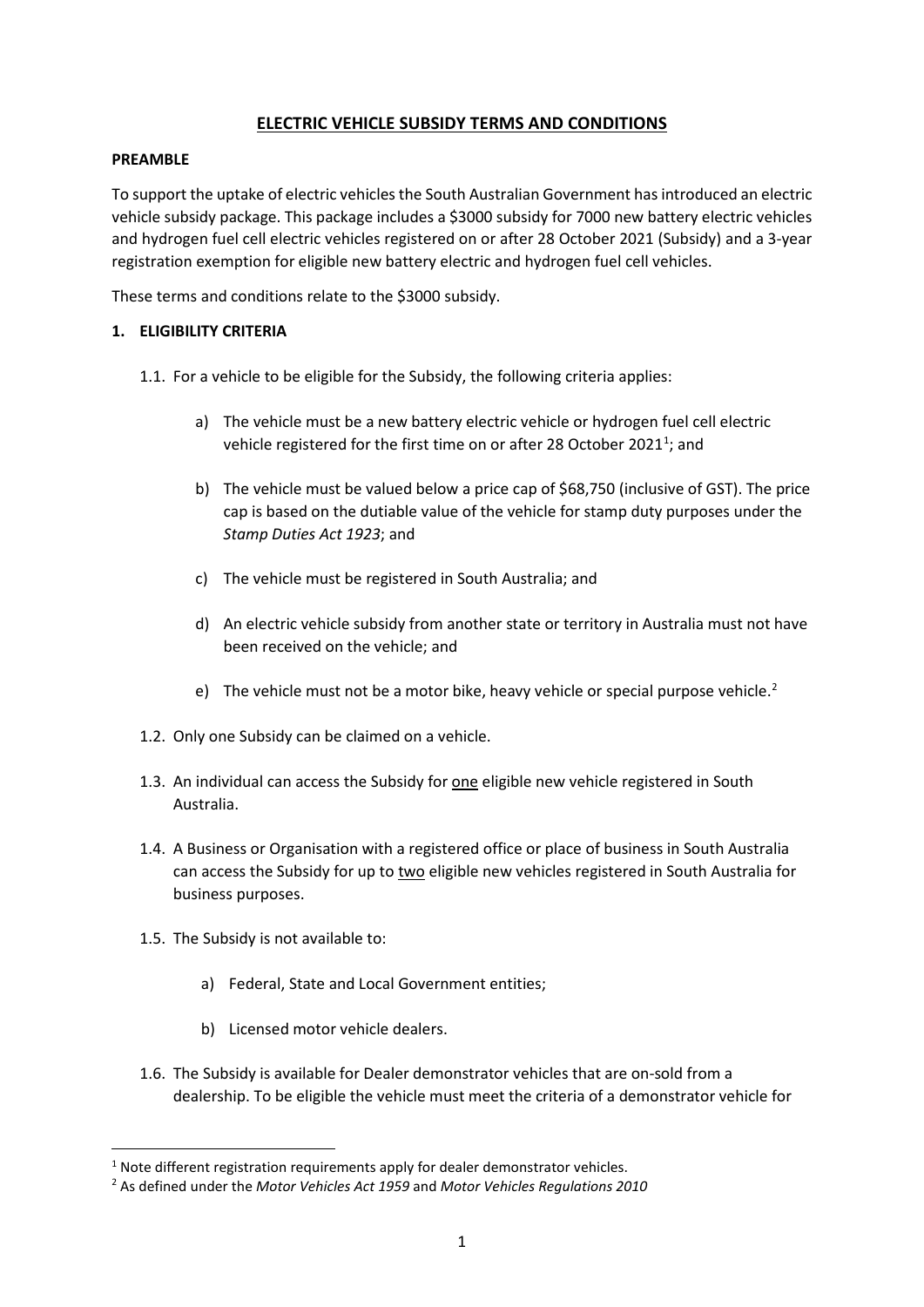the purposes of a stamp duty exemption<sup>[3](#page-1-0)</sup>. The contract of sale / tax invoice must clearly state that the vehicle is a demonstrator vehicle and include the number of kilometres travelled by the vehicle.

- 1.7. The date of first registration for dealer demonstrator vehicles for the purpose of the Subsidy will be when the vehicle is first registered in the name of the individual or Business/Organisation purchasing a demonstrator vehicle, not when a vehicle was registered by the licensed motor vehicle dealer for demonstration purposes.
- 1.8. Vehicles purchased through leasing arrangements are eligible for the Subsidy if the vehicle is registered in the name of the individual or Business/Organisation and all other eligibility criteria are met. The Subsidy cap of one per individual and two per Business/Organisation still applies.

## **2. AVAILABLE FUNDING**

- 2.1. Subject to the terms and conditions of this Agreement, the Subsidy amount is \$3000 per eligible vehicle.
- 2.2. There are only 7,000 Subsidies available.

## **3. OPENING DATE**

3.1. The Subsidy is available for eligible electric vehicles first registered on or after 28 October 2021.

### **4. CLOSING DATE**

- 4.1. The scheme will close when the 7,000 subsidies have been fully committed.
- 4.2. Subsidies will be allocated based on the order that applications are received by DTF.

# **5. HOW TO APPLY**

- 5.1. Applicants for the Subsidy must complete and submit the [online application form](https://forms.sa.gov.au/#/form/6196f7b6ad9c5c0e90860964) to DTF.
- 5.2. If information relating to the application is required, Applicants may refer to the [Frequently](https://www.treasury.sa.gov.au/Growing-South-Australia/incentives-for-electric-vehicles)  [Asked Questions](https://www.treasury.sa.gov.au/Growing-South-Australia/incentives-for-electric-vehicles) or contact:

[dtfelectricvehicles@sa.gov.au](mailto:roaduserchargeconsultation@sa.gov.au)

<span id="page-1-0"></span><sup>3</sup> See [https://www.revenuesa.sa.gov.au/forms-and-publications/information-circulars-and-revenue](https://www.revenuesa.sa.gov.au/forms-and-publications/information-circulars-and-revenue-rulings/information-circulars/ic_087)[rulings/information-circulars/ic\\_087](https://www.revenuesa.sa.gov.au/forms-and-publications/information-circulars-and-revenue-rulings/information-circulars/ic_087)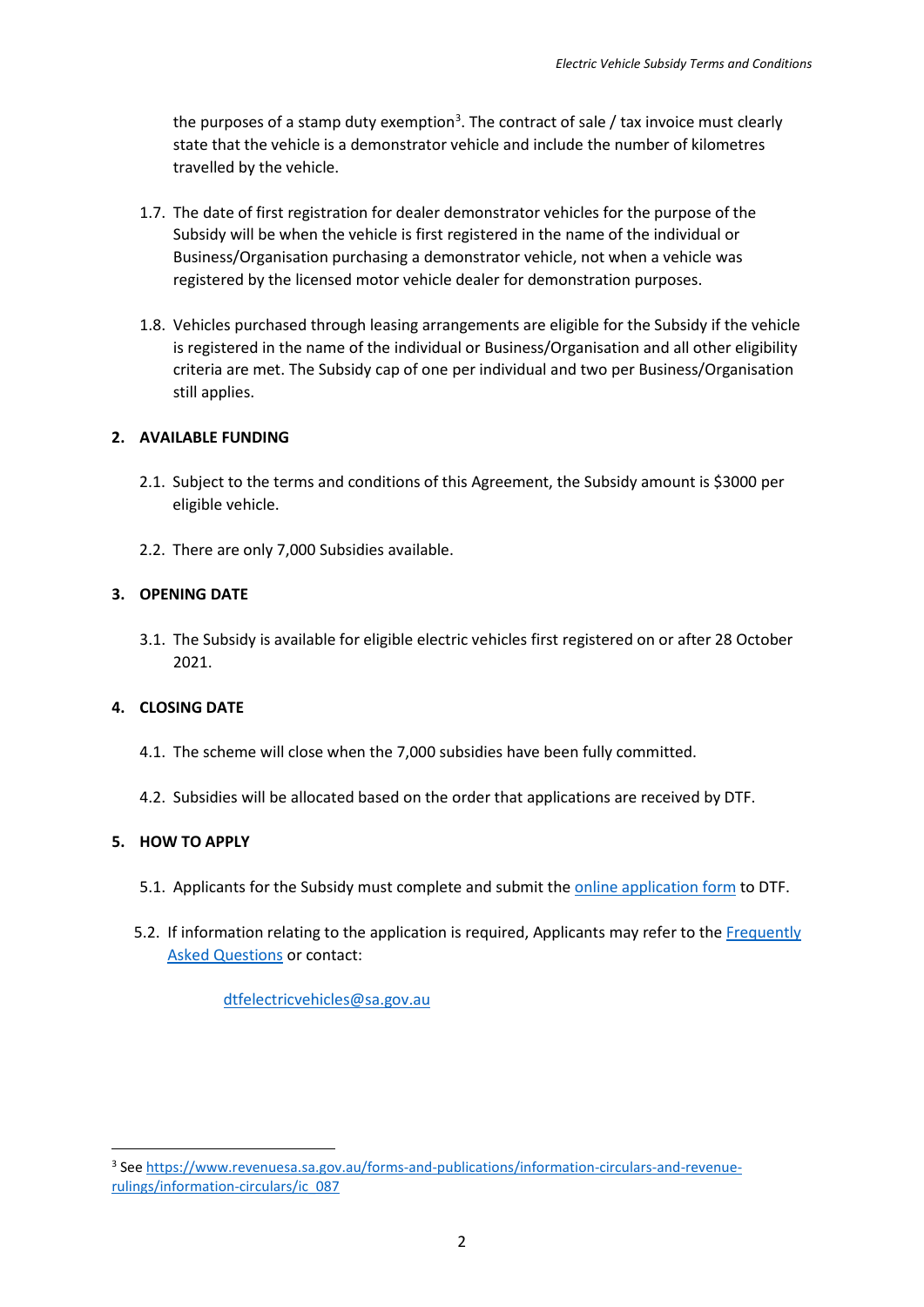### **6. PAYMENT OF SUBSIDY**

6.1. If an application for the Subsidy is approved, the Subsidy will be paid into the bank account nominated in the online application.

### **7. SOLE AND ABSOLUTE DISCRETION**

- 7.1. Whether an Applicant for the Subsidy is successful or not will be determined by DTF in its absolute discretion.
- 7.2. DTF reserves the right, in its sole and absolute discretion, to supplement or amend any terms and conditions pertaining to the grant of the Subsidy.

### **8. ADDITIONAL INFORMATION AND DOCUMENTATION**

- 8.1. For the purpose of enabling DTF to assess an application for the Subsidy, an Applicant must provide such information or documentation as DTF may request. A failure to do so, will constitute grounds for DTF to reject the application.
- 8.2. The Recipient agrees and undertakes to provide such information and documentation as DTF may request for the purposes of any investigation about whether the Recipient met the eligibility criteria. A Recipient who fails, without reasonable grounds, to provide information and documentation requested by DTF, may be required by DTF to repay the Subsidy.

#### **9. CONFIDENTIAL INFORMATION**

- 9.1. Applicants and Recipients acknowledge and agree that information contained in, or relating to the application, including information identified as confidential, may be disclosed by DTF:
	- a) to its employees, advisers or third parties in order to assess, process and audit an application;
	- b) within the Government of South Australia or to Federal, State or Territory Governments where this serves the legitimate interest of the Government of South Australia;
	- c) in response to a request by a House or Committee of the Parliament of the Commonwealth of Australia or South Australia;
	- d) where information is authorised or permitted by law to be disclosed;
	- e) for recovery of the Subsidy in the event that the eligibility criteria were not met and for any legal proceedings; and/or
	- f) where the information is already in the public domain.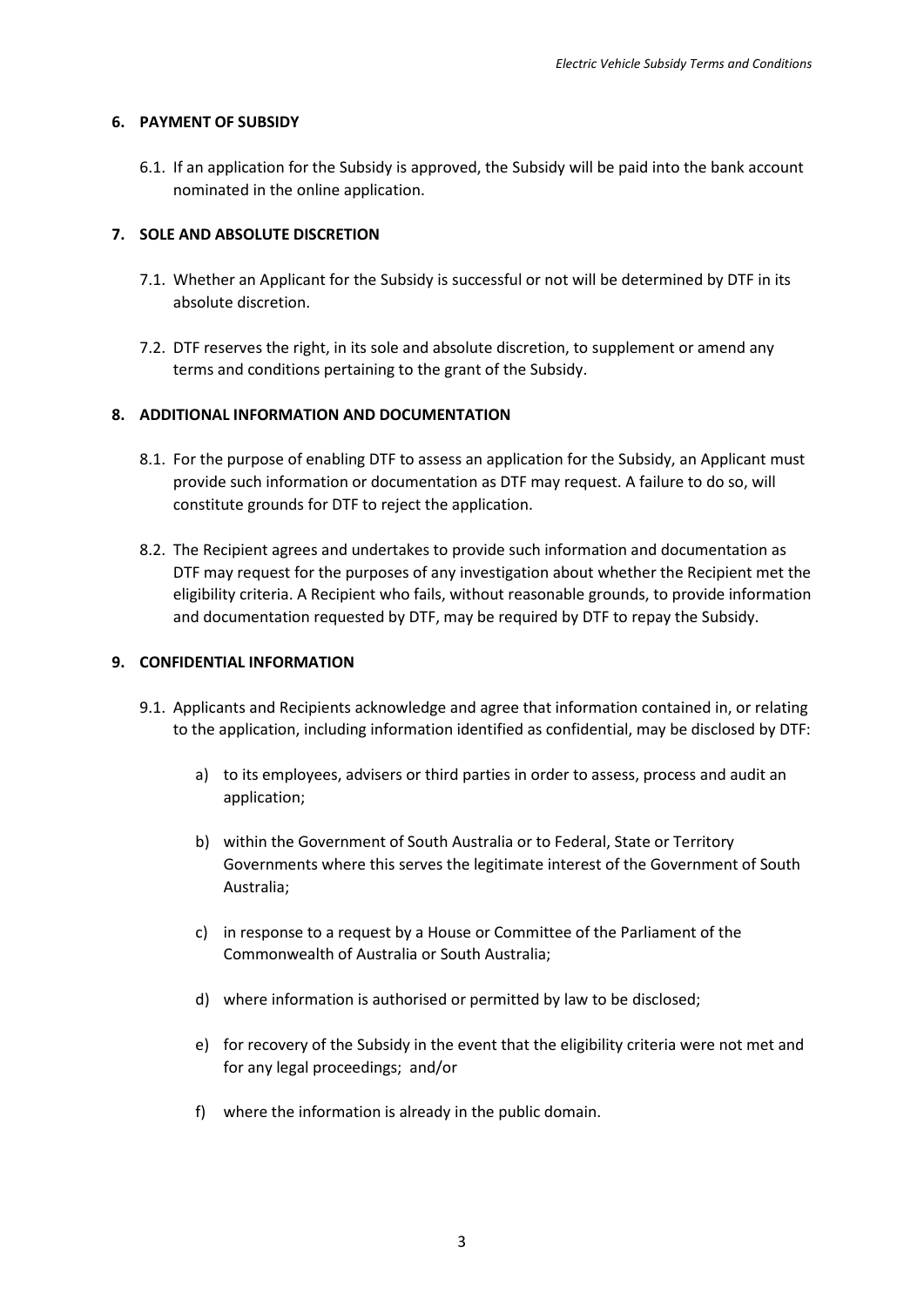#### **10. FUNDING AND INVOICING**

10.1. The Recipient must not issue a Tax Invoice in respect of a Taxable Supply.

### **11. DEFAULT AND TERMINATION**

- 11.1. If the Recipient:
	- a) provided false or misleading information in its subsidy application;
	- b) was ineligible for the Subsidy; or
	- c) has failed to comply with this Agreement at any time;

DTF may upon giving written notice to the Recipient:

- d) require the Recipient to repay either the whole or a portion of the Subsidy (whether expended or not) within 30 days of a written demand from DTF, and the Recipient must comply with such demand;
- e) withhold funds not already paid; and/or
- f) terminate this Agreement.

#### **12. EFFECT OF ENDING THIS AGREEMENT**

- 12.1. Any termination of this Agreement does not affect any accrued right of either Party.
- 12.2. Despite termination or expiry of this Agreement, this clause 12 and clauses 8.2, 11 and 13 will survive.

### **13. GOVERNING LAW AND JURISDICTION**

- 13.1. This Agreement is governed by the laws in the State of South Australia.
- 13.2. Subject to clause 13.3 below, the courts of the State of South Australia have exclusive jurisdiction in connection with this Agreement.
- 13.3. In the event that a Recipient fails to repay any amount payable under this Agreement to DTF, DTF may in its discretion, refer the debt to the Chief Recovery Officer for recovery under the *Fines Enforcement and Debt Recovery Act 2017*.

### **14. ENTIRE AGREEMENT**

14.1. This Agreement constitutes the entire agreement between the Parties in respect of the matters dealt with in this Agreement and supersedes all prior agreements, understanding and negotiations in respect of the matters dealt with in this Agreement.